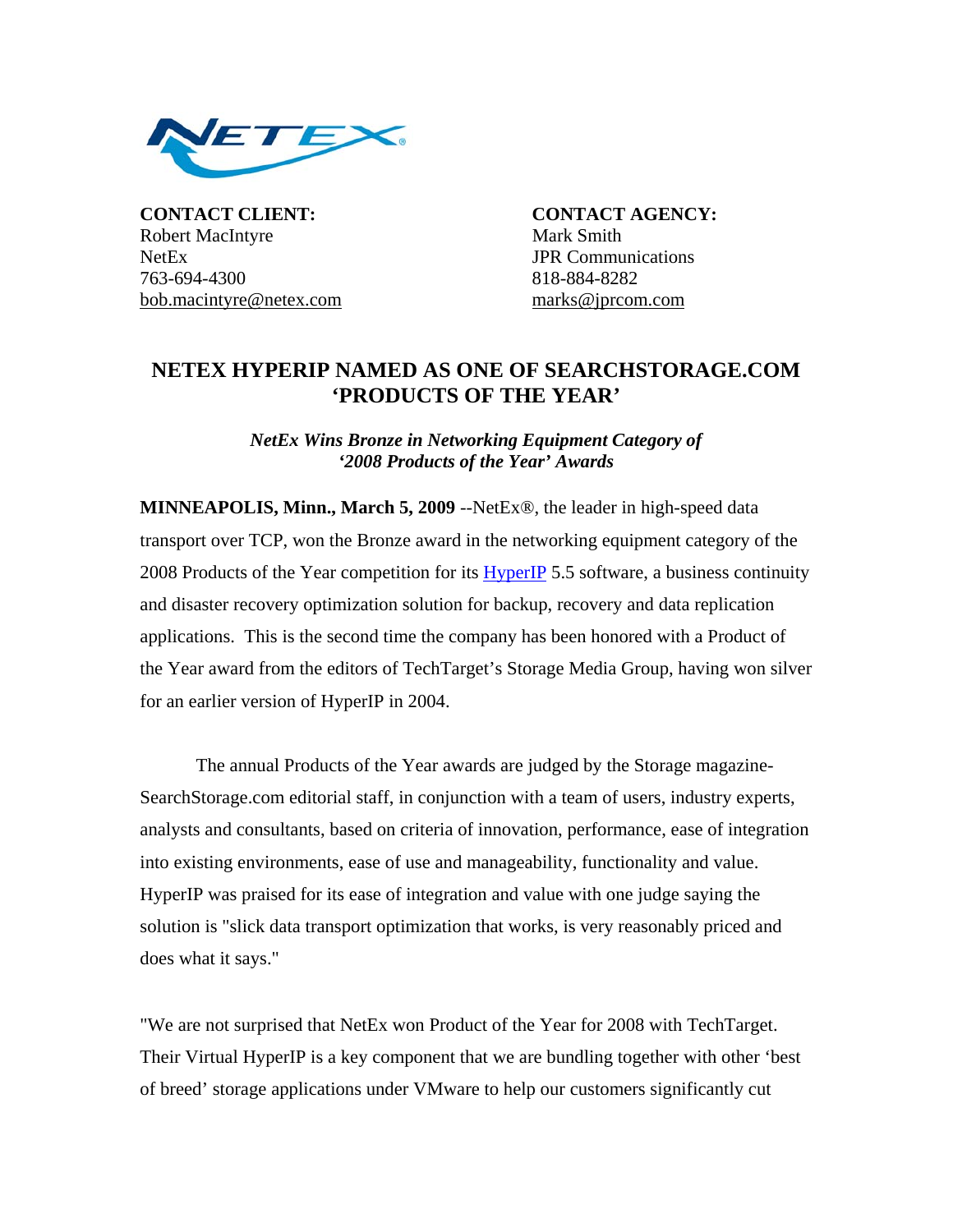BC/DR costs and complexity," said Richard O'Brien, Technical Director of Triangle Computer Services.

"It never gets old winning awards for your work helping provide customers with application acceleration and data transportation of their mission-critical information around the globe with the utmost performance and data integrity in the industry," said Robert MacIntyre, Vice President of Business Development and Marketing at NetEx. "It is again a pleasure to be among the winners of TechTarget's 'Products of the Year' awards and we will continue to strive to provide award-quality solutions into the future as we have for more than 20 years."

Virtual and appliance based versions of HyperIP provide unmatched performance for moving TCP data efficiently using patent-pending technology that accelerates and optimizes the industry-leading data replication and file transfer applications by aggregating multiple data replication applications over a shared connection while mitigating the inherent network latency and network disruption for long-distance remote TCP/IP data transmissions. HyperIP supports long-distance data transfers at up to 800 Mb/s, the highest performance of any optimization appliance on the market, and 25 to more than 100 percent faster than competitive products. Transfer speed is optimized for the full range of data management applications, including backup & remote replication and business continuance / disaster recovery (BC/DR).

HyperIP is available in a variety of scalable configurations, based upon bandwidth required with data rates ranging from 1.5 Mb/s up to 800 Mb/s. Competitive vendors lack the wide scalability of the HyperIP solution because of hardware-limited data rate designs. To improve the data rate performance beyond the hardware-enforced limits, customers are forced into a forklift upgrade and are required to install entire new systems, both at the local data center and remote site, wasting time and the initial hardware investment. HyperIP eliminates these problems with the scalable software design at the core of HyperIP. HyperIP software is also the only technology on the market that provides Synchronization on Demand and Recovery on Demand features for free.